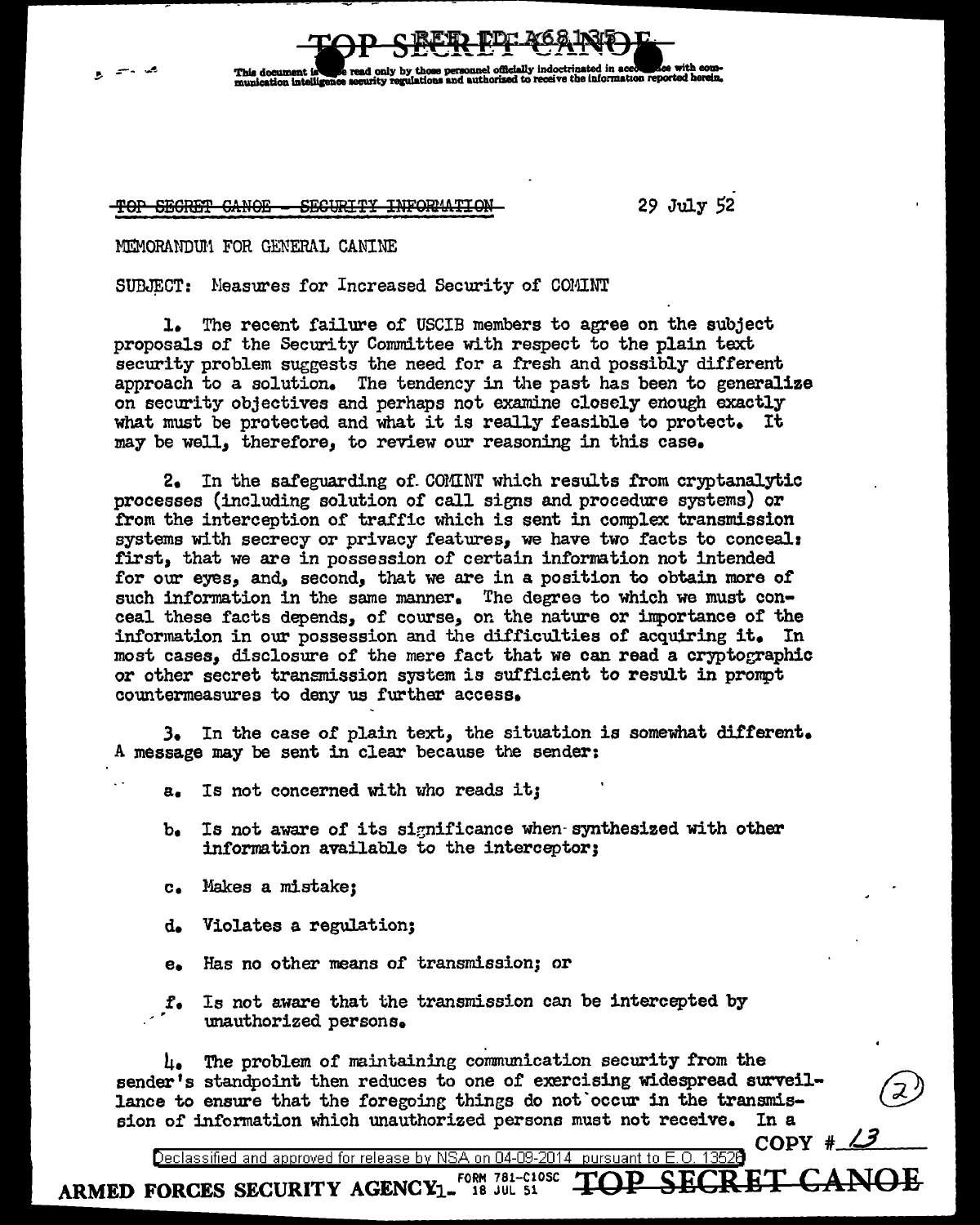onnel officially indoctrin nd authorized to receive the information reported l

#### TOP SECRET CANOI

### 29 July 52

## SUBJECT: Measures for Increased Security of COMINT

vast communication complex, such as that of the Russians, this security problem is a very difficult one. If insecurity results from cryptographic or transmission system faults, a proper change in the system will correct any leaks wherever they may exist. If, however, leaks occur through plain text transmissions, it is first necessary to determine the seriousness of the leak and then the exact source or cause. The first question involves determining exactly what information is being derived by the interceptor. This will establish the latter's ability to exploit plain text traffic through information synthesization. Corrective measures can then be taken by the controlling authorities to revise regulations or procedures so that certain types of information are prohibited from being sent in clear. The second question involves determining the office of origin or the exact circuit or means by which the information is being transmitted. Only in this way can carelessness, violation of instructions, unawareness of accessibility, and similar sources of leakage be corrected.

 $5.5$  If we are to combat successfully this kind of surveillance, it follows that we must deny to target nations knowledge of the results of our plain text synthesis or collation and knowledge of the precise source of information which we obtain. The general fact that we are in a position to read plain text traffic and to intercept plain text messages which are sent by channels which it is commonly known can be tapped obviously requires no special concealment.

6. Our current difficulties in the maintenance of security for our plain text COMINT operations stem principally from two facts:

- large numbers of personnel are required for processing, and,  $a_{\bullet}$ according to current regulations, they must be cleared and indoctrinated prior to employment;
- The value of plain text COMINT is greatly reduced unless it b. can be fully synthesized with information from non-COMINT sources, because the plain text items frequently become significant only when related to other facts.

We are thus faced with the necessity of somehow reducing the number of persons that must be cleared and indoctrinated, and of somehow providing a COMINT product which can be more widely used without increased jeopardy to the source.

 $COPY \# /3$ 

<del>TOP SECRET</del>

ARMED FORCES SECURITY AGENCY

FORM 781-C10SC 18 JUL 51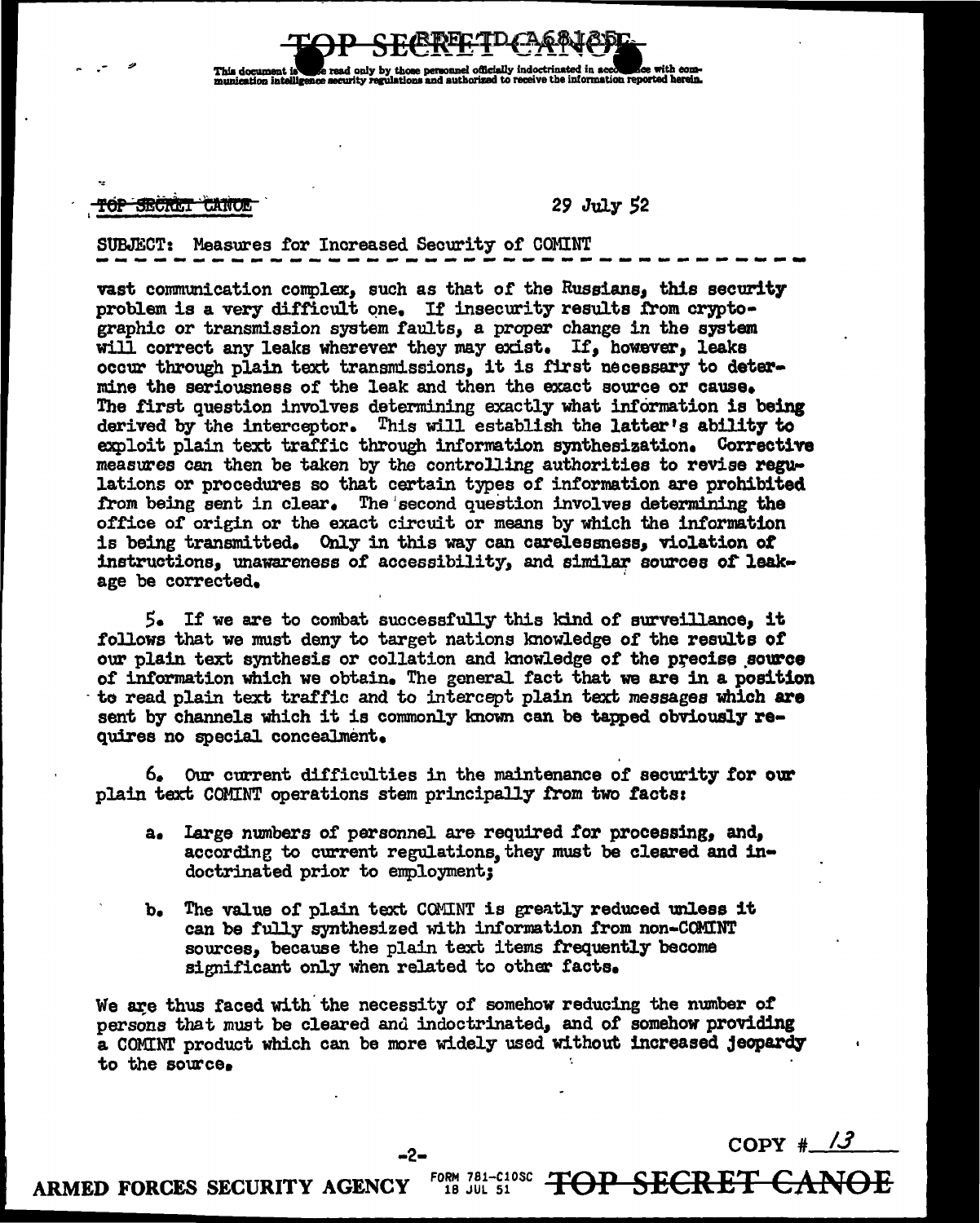<del>TOP EECRET CANCE</del>

**PPhila Announced I** 

...

29 July 52

read only by those personnel officially indoctrinated in accorrect for with com-<br>security requisions and authorized to receive the information reported herein.

SUBJECT: Measures for Increased Security of COMINT

~~-------------------~--------~---~-~ 7 a It would appear that at least. a partial solution of the problem might lie first in a division of the work into two or more processing levels, with different security requirements for each, Thus we might regard collection {especially from open sources) and initial screening as operations which do not generally reveal the true importance of the information derived nor the exact source of specific items or inportance, and, hence, as operations which do not require the same security standards as do later processes. Subsequent operations, wherein the bits and pieces are drawn together and their significance is established, are where the tight security measures must begin. In the processing of material as COMINT, it is usually essential that the exact sources be known to the analysts and security measures must be applied accordingly. This presents no special problem if the work is conducted in a COMINT agency, such as AFSA, since the same security measures are required for other operations as well. Beyond this point, however, the real difficulty arises, and there some further means must be found of lessening the need for certain of the restrictions that are now in force,

 $8.$  After processing of the material as COMINT, it has to be thoroughly collated with other material from non-COMINT sources if its full value is to be realized. Therefore,  $f$  we are to minimize the increased hazards introduced by this additional processing, two precautions must be observed:

- a. To avoid pointing to klnds of information which the Russians might to their advantage bar from plain text messages, such information which is of great importance to us should continue to be handled under stringent restrictions.
- b, To avoid assisting the Russians in their surveillance problem by pin-pointing leaks for them, other material should be passed out either in disguised form or without any indication of the exact origin or source (but with appropriate classification and source grading).

The latter is a common procedure in the dissemination of agent information where the precise source must be safeguarded if the agent is to remain alive. It is not unusual in the case of this type of information to withhold. the name of the agent, his contacts, and the combination of the safe from which he obtained the information. Unfortunately, however, these are the very kinds of facts which are frequently demanded by CONINT consumers and which represent a serious hazard in dissemination of plain

I

-3- COPY # <u>13</u>

**TOP SECRET** 

ARMED FORCES SECURITY AGENCY